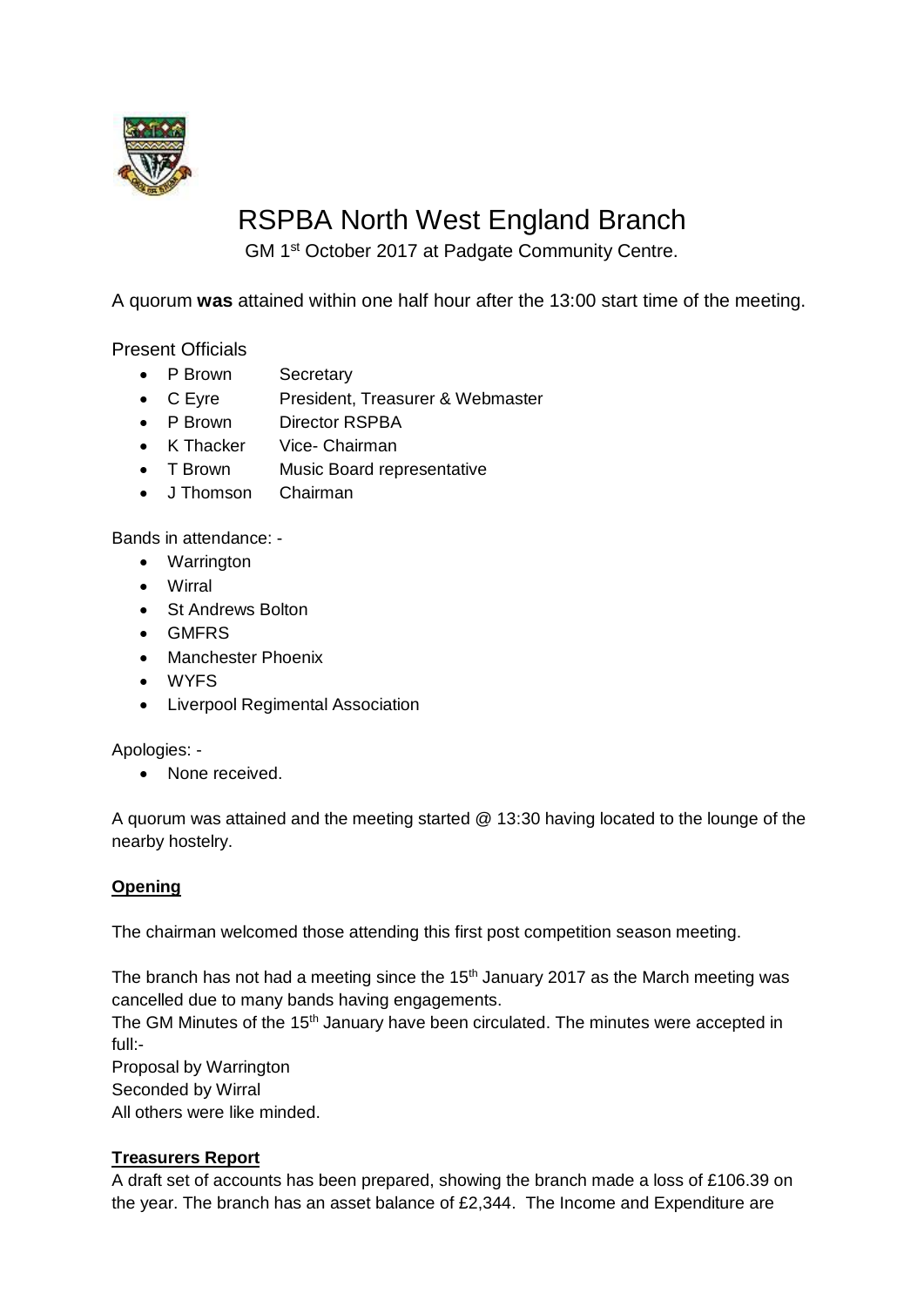comparable to 2016. A key difference was the moving of the solo drumming to run alongside the mini bands. The workshop was funded by the branch. For a more detailed breakdown of the accounts refer to the spreadsheet issued by the treasurer. Please review the accounts so they can be approved at the next meeting.

## **Music Board Report**

Theresa did not attend the recent MB meeting; however, the focus of the meeting was the post season gradings review, details of which are on the RSPBA web site.

The Prescribed Tunes page on the Web site has been reviewed over the summer, it now has an Introduction which gives some pointers on what to consider when selecting tunes for your band, it also provides information on how tunes can be added to the lists. There are six linked pages that gives information on each tune category. <https://www.rspba.org/html/prescribedtunes2017.php>

A question was raised on how a band's grade is managed throughout the season. The process was outlined covering on the bands request / appeals and the post review. Higher to Lower transfers are monitored by the office and significant movements in personnel are also flagged to the gradings group. Also, an adjudicator can make a recommendation to the grading group if they think a band is playing in the wrong grade.

A general question was asked about the purpose of the critique sheets, ie. How does a PM make sense of two sheets that have conflicting statements about the same performance? It was confirmed that the Music Board is only responsible for the competition format. Adjudicators are managed by the Adjudicators Panel Management Board (APMB) and the Adjudicators Development Group (ADG). The critique sheet is meant to help the PM understand how the adjudicator has interpreted the performance. Adjudicators are willing to answer any questions a PM may have.

How do bands feel about the prescribed tunes being limited to 2/4? A lengthy debate was had by those present. It was felt that the prescribed tune lists should be maintained, irrespective of the idiom but there could be some merit in adding 4/4, 6/8 and 3/4 categories.

#### **Board of Directors Report**

The next BoD meeting will take place on the  $7<sup>th</sup>$  Oct 2017 so there will be more to report at the next meeting.

The Insurers have come to a settlement with respect to the fire damage sustained at headquarters. The funds are being put towards a 2-story refurbishment of 45 Washington Street.

The bidding process has started for the Majors for 2019 onwards.

Members of the branch committee were invited to a Protecting Vulnerable Groups meeting. It was informative but was centred around the Scottish Administration of the Scheme. Policies and procedures for headquarters have been drafted and reviewed over the summer.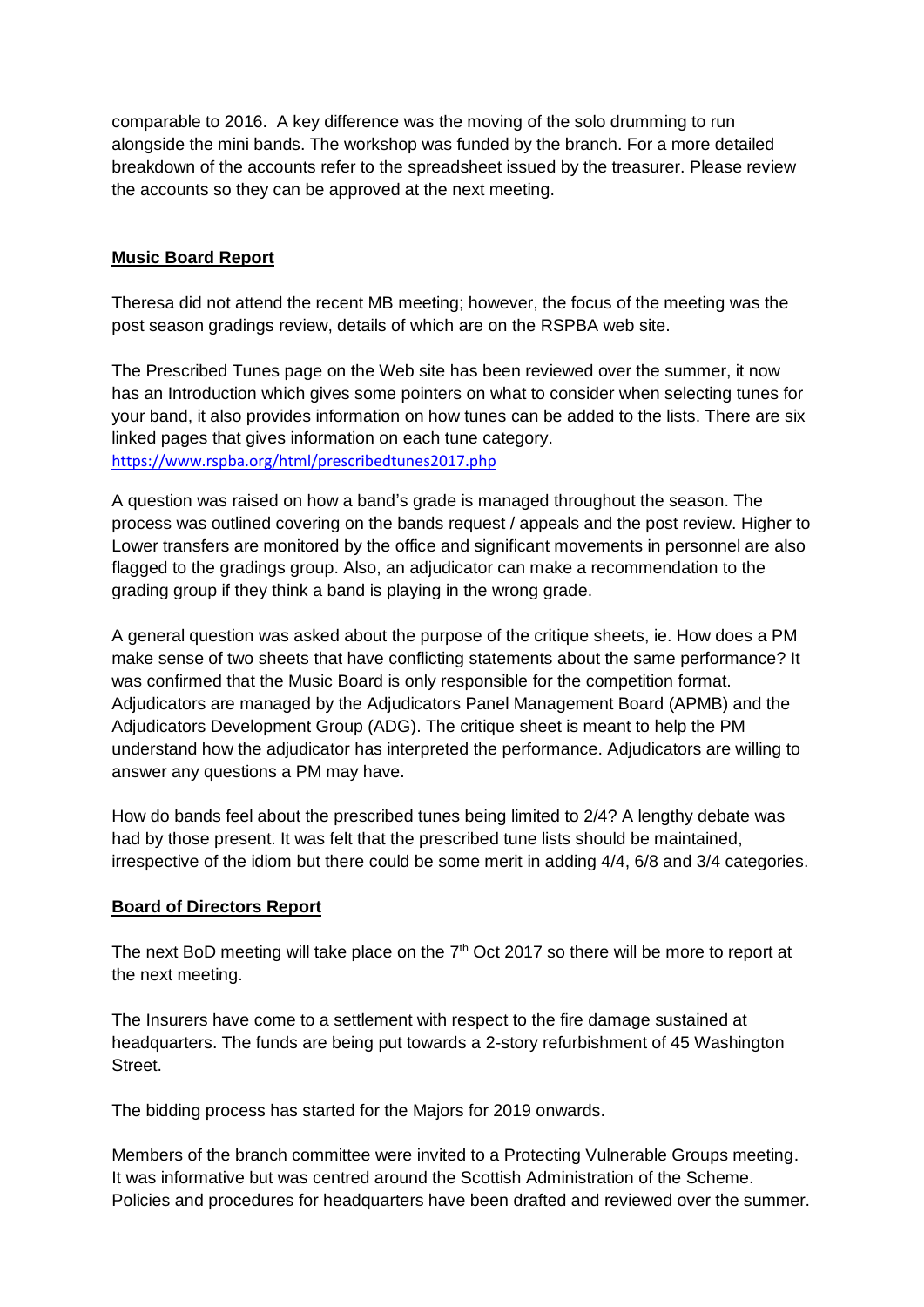Once adopted at headquarters, these will be used as a template for the branch, which may influence the bands' procedures.

Feedback on the Majors – At Paisley there was too much aircraft noise and the Park and Ride was too remote from the site.

Do we know if competitions are taking place in Birmingham and Ashbourne in 2018?

#### **2018 Indoor Competitions**

This year's events went well. We still incur a cost in bring in adjudicators particularly for drumming. It was felt we should not combine a competition with a workshop on the same weekend as there is not an appetite from individuals to attend both on the same weekend.

The chairman was asked to write a letter of thanks to 103 Regiment for their support at this year's events.

All events in the coming year will be open to all branches to increase the viability of the events and vary the competition. Within each section of the open competitions, confined branch results will also be announced.

103 Regiment will be invited again to help with stewarding at our competition events.

The entry forms will be available shortly on the NWE Branch Website. **www.eyrewaves.co.uk/rspba**

The venue for 2018 will again be St Joseph's, Birkenhead, pending other premises becoming available at a reasonable cost.

The proposed dates are:-

- Solo Piping: *Saturday 17th February (St Joseph's, Birkenhead)*
- Trio Piping: *Saturday 3 rd March (St Joseph's, Birkenhead)*
- Solo Drumming, Quartets and Minibands: *Saturday 7th April (St Joseph's, Birkenhead). PMs can decide on entry to Quartets and/or Mini Bands.*

#### **Workshops**

It was felt a further Drum Majors workshop would be useful, as a follow up to the one held earlier in the year. Need to give Calum notice of the proposed date. This might be useful as a debate took place on the possible involvement of local bands in the City of Liverpool Tattoo in September 2018. *Date to be decided (Padgate Community Centre, Warrington).*

It was also suggested a workshop on ensemble adjudication should be considered, some bands may purchase slots to be given advice on their progress in balancing the band. Funding would need to be considered, perhaps taking deposits to ensure we have branch representation.

## **AOCB** All points covered throughout the meeting